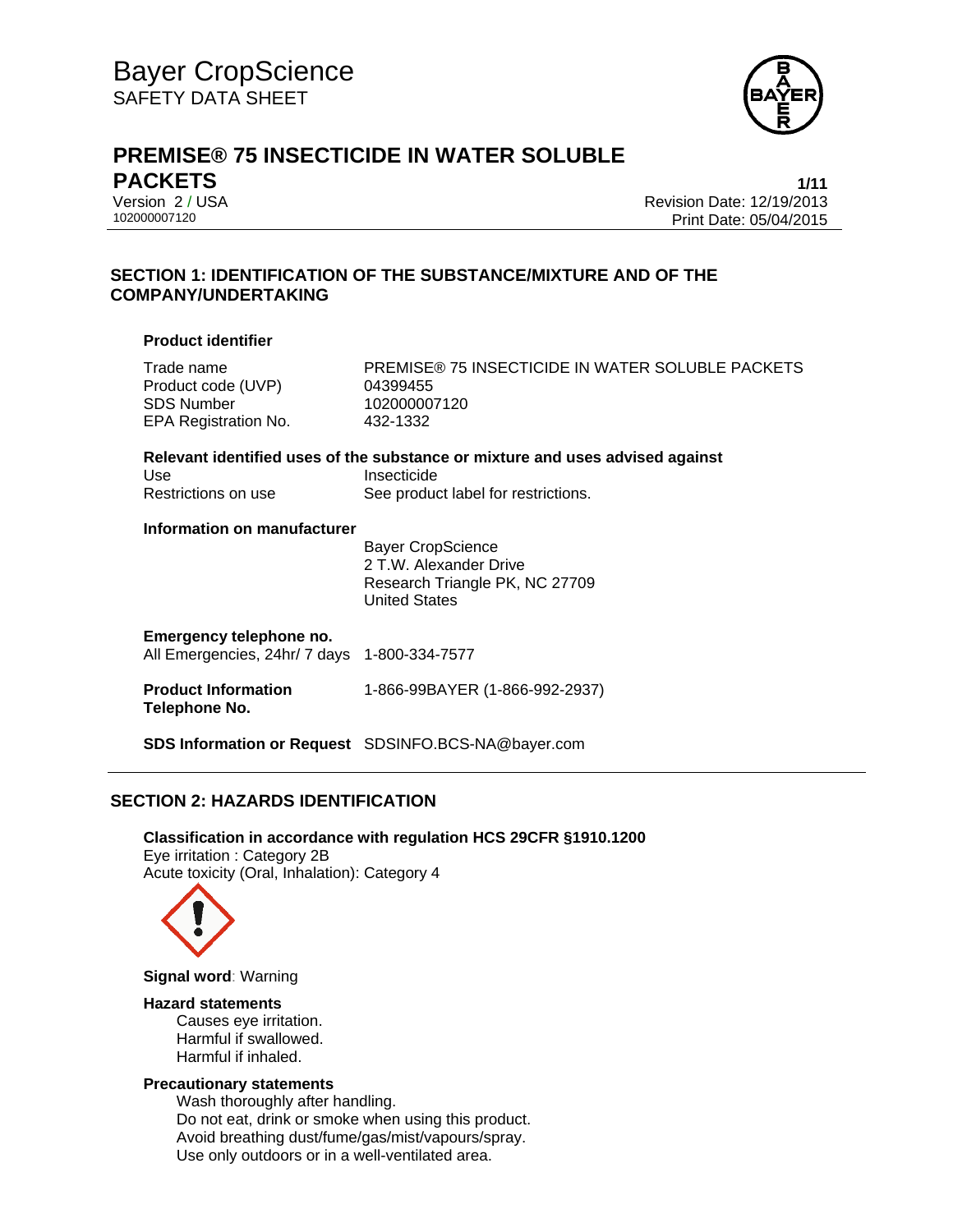

# **PREMISE® 75 INSECTICIDE IN WATER SOLUBLE PACKETS 2/11**

Version 2 / USA Revision Date: 12/19/2013 Print Date: 05/04/2015

IF IN EYES: Rinse cautiously with water for several minutes. Remove contact lenses, if present and easy to do. Continue rinsing. If eye irritation persists: Get medical advice/attention. IF SWALLOWED: Call a POISON CENTER or doctor/physician if you feel unwell. Rinse mouth. IF INHALED: Remove victim to fresh air and keep at rest in a position comfortable for breathing. Call a POISON CENTER or doctor/ physician if you feel unwell. Dispose of contents/container in accordance with local regulation.

#### **Other hazards**

No other hazards known.

## **SECTION 3: COMPOSITION/INFORMATION ON INGREDIENTS**

|              | <b>Hazardous Component Name</b> |  |
|--------------|---------------------------------|--|
| Imidacloprid |                                 |  |

138261-41-3

**Hazardous Component Name CAS-No. Average % by Weight**

### **SECTION 4: FIRST AID MEASURES**

| <b>Description of first aid measures</b>                    |                                                                                                                                                                                                                                                                                                           |  |
|-------------------------------------------------------------|-----------------------------------------------------------------------------------------------------------------------------------------------------------------------------------------------------------------------------------------------------------------------------------------------------------|--|
| <b>General advice</b>                                       | When possible, have the product container or label with you when<br>calling a poison control center or doctor or going for treatment.                                                                                                                                                                     |  |
| <b>Inhalation</b>                                           | Move to fresh air. If person is not breathing, call 911 or an<br>ambulance, then give artificial respiration, preferably mouth-to-mouth<br>if possible. Call a physician or poison control center immediately.                                                                                            |  |
| <b>Skin contact</b>                                         | Take off contaminated clothing and shoes immediately. Wash off<br>immediately with plenty of water for at least 15 minutes. Call a<br>physician or poison control center immediately.                                                                                                                     |  |
| Eye contact                                                 | Hold eye open and rinse slowly and gently with water for 15-20<br>minutes. Remove contact lenses, if present, after the first 5 minutes,<br>then continue rinsing eye. Call a physician or poison control center<br>immediately.                                                                          |  |
| Ingestion                                                   | Call a physician or poison control center immediately. Rinse out<br>mouth and give water in small sips to drink. DO NOT induce<br>vomiting unless directed to do so by a physician or poison control<br>center. Never give anything by mouth to an unconscious person. Do<br>not leave victim unattended. |  |
| Most important symptoms and effects, both acute and delayed |                                                                                                                                                                                                                                                                                                           |  |
| <b>Symptoms</b>                                             | To date no symptoms are known.                                                                                                                                                                                                                                                                            |  |

**Indication of any immediate medical attention and special treatment needed**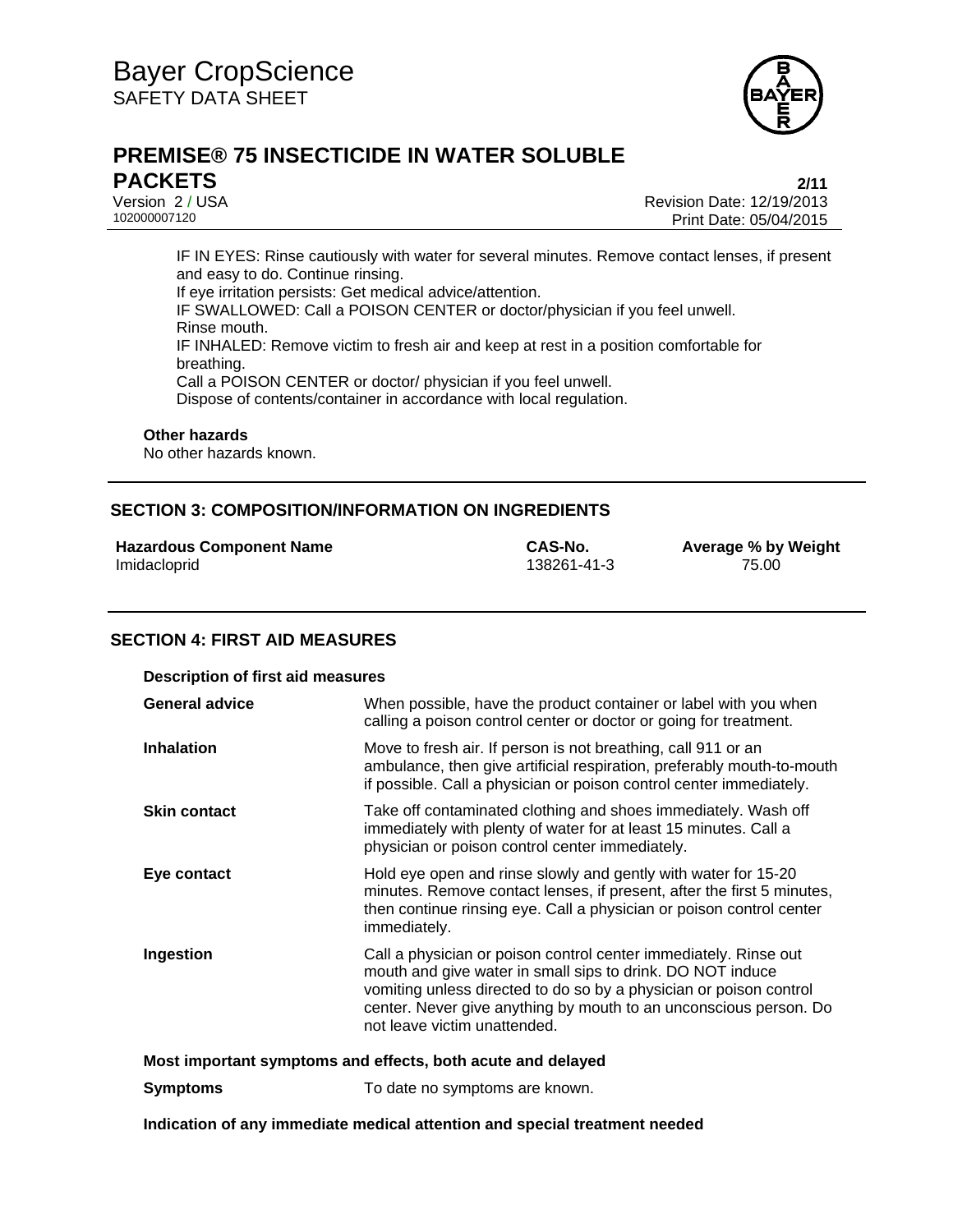

# **PREMISE® 75 INSECTICIDE IN WATER SOLUBLE**

**PACKETS** 3/11<br>Version 2 / USA 3/12 Version 2 / USA Revision Date: 12/19/2013 Print Date: 05/04/2015

**Treatment** Appropriate supportive and symptomatic treatment as indicated by the patient's condition is recommended. There is no specific antidote.

# **SECTION 5: FIREFIGHTING MEASURES**

| <b>Extinguishing media</b>                               |                                                                                                                                                                                              |
|----------------------------------------------------------|----------------------------------------------------------------------------------------------------------------------------------------------------------------------------------------------|
| <b>Suitable</b>                                          | Water, Carbon dioxide (CO2), Foam, Dry chemical                                                                                                                                              |
| <b>Unsuitable</b>                                        | None known.                                                                                                                                                                                  |
|                                                          |                                                                                                                                                                                              |
| <b>Advice for firefighters</b>                           |                                                                                                                                                                                              |
| <b>Special protective</b><br>equipment for fire-fighters | Firefighters should wear NIOSH approved self-contained breathing<br>apparatus and full protective clothing.                                                                                  |
| <b>Further information</b>                               | Keep out of smoke. Fight fire from upwind position. Cool closed<br>containers exposed to fire with water spray. Do not allow run-off<br>from fire fighting to enter drains or water courses. |
| <b>Flash point</b>                                       | not applicable                                                                                                                                                                               |
| <b>Autoignition temperature</b>                          | no data available                                                                                                                                                                            |
| <b>Lower explosion limit</b>                             | not applicable                                                                                                                                                                               |
| <b>Upper explosion limit</b>                             | not applicable                                                                                                                                                                               |
| <b>Explosivity</b>                                       | no data available                                                                                                                                                                            |
| <b>Dust explosion class</b>                              | no data available                                                                                                                                                                            |

# **SECTION 6: ACCIDENTAL RELEASE MEASURES**

### **Personal precautions, protective equipment and emergency procedures**

| <b>Precautions</b>                                    | Keep unauthorized people away. Isolate hazard area. Avoid contact<br>with spilled product or contaminated surfaces.                                                                               |
|-------------------------------------------------------|---------------------------------------------------------------------------------------------------------------------------------------------------------------------------------------------------|
| Methods and materials for containment and cleaning up |                                                                                                                                                                                                   |
| Methods for cleaning up                               | Avoid dust formation. Sweep up or vacuum up spillage and collect in<br>suitable container for disposal. Clean contaminated floors and objects<br>thoroughly, observing environmental regulations. |
| <b>Additional advice</b>                              | Use personal protective equipment.                                                                                                                                                                |
| <b>Reference to other sections</b>                    | Information regarding safe handling, see section 7.<br>Information regarding personal protective equipment, see section 8.                                                                        |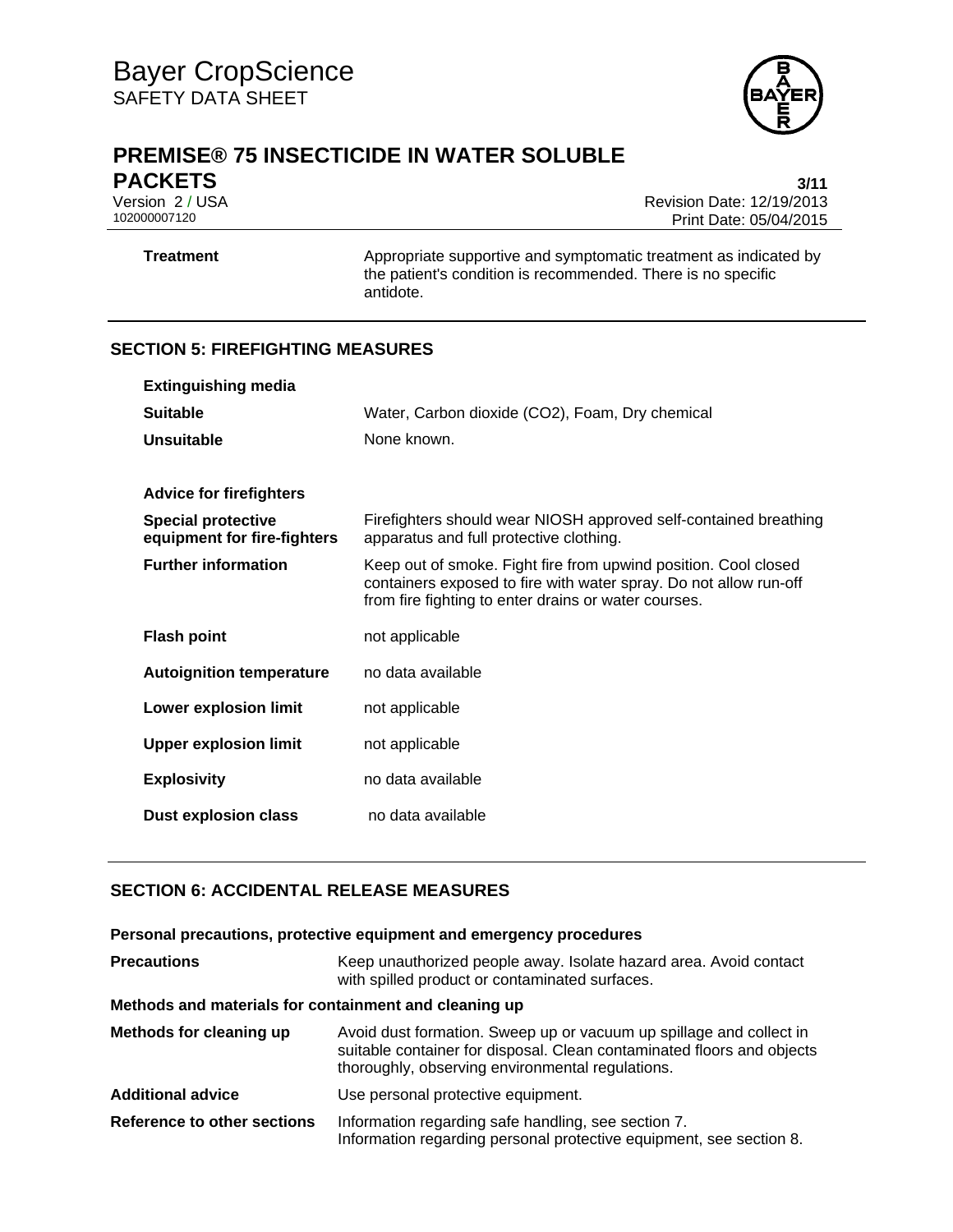

# **PREMISE® 75 INSECTICIDE IN WATER SOLUBLE PACKETS 4/11**

Version 2 / USA **Version 2 / USA Revision Date: 12/19/2013**<br>102000007120 **Print Date: 05/04/2015** Print Date: 05/04/2015

Information regarding waste disposal, see section 13.

# **SECTION 7: HANDLING AND STORAGE**

| <b>Precautions for safe handling</b>                         |                                                                                                                                                                                                                                                                                                                                                                                                                                                                                                                                                                                                  |  |
|--------------------------------------------------------------|--------------------------------------------------------------------------------------------------------------------------------------------------------------------------------------------------------------------------------------------------------------------------------------------------------------------------------------------------------------------------------------------------------------------------------------------------------------------------------------------------------------------------------------------------------------------------------------------------|--|
| Advice on safe handling                                      | Handle and open container in a manner as to prevent spillage. Use<br>only in area provided with appropriate exhaust ventilation.                                                                                                                                                                                                                                                                                                                                                                                                                                                                 |  |
| Hygiene measures                                             | Wash hands thoroughly with soap and water after handling and<br>before eating, drinking, chewing gum, using tobacco, using the toilet<br>or applying cosmetics.<br>Remove Personal Protective Equipment (PPE) immediately after<br>handling this product. Before removing gloves clean them with soap<br>and water. Remove soiled clothing immediately and clean<br>thoroughly before using again. Wash thoroughly and put on clean<br>clothing.<br>Contaminated work clothing should not be allowed out of the<br>workplace. Remove contaminated clothing immediately and dispose<br>of safely. |  |
| Conditions for safe storage, including any incompatibilities |                                                                                                                                                                                                                                                                                                                                                                                                                                                                                                                                                                                                  |  |
| <b>Requirements for storage</b><br>areas and containers      | Store in a cool, dry place and in such a manner as to prevent cross<br>contamination with other crop protection products, fertilizers, food,<br>and feed. Store in original container and out of the reach of children,<br>preferably in a locked storage area.                                                                                                                                                                                                                                                                                                                                  |  |

# **SECTION 8: EXPOSURE CONTROLS/PERSONAL PROTECTION**

### **Control parameters**

| Components                                          | CAS-No.     | Control parameters             | Update  | <b>Basis</b>  |
|-----------------------------------------------------|-------------|--------------------------------|---------|---------------|
| Imidacloprid                                        | 138261-41-3 | $0.7$ mg/m $3$<br>(TWA)        |         | OES BCS*      |
| Imidacloprid                                        | 138261-41-3 | $5 \text{ ug/m}$ 3<br>(AN ESL) | 07 2011 | <b>TX ESL</b> |
| Imidacloprid                                        | 138261-41-3 | 50 ug/m3<br>(ST ESL)           | 07 2011 | <b>TX ESL</b> |
| Sodium aluminium silicate<br>(Respirable fraction.) | 1344-00-9   | 1 $mg/m3$<br>(TWA)             | 02 2012 | <b>ACGIH</b>  |
| Sodium aluminium silicate<br>(Particulate.)         | 1344-00-9   | $5 \text{ ug/m}$ 3<br>(AN ESL) | 02 2013 | <b>TX ESL</b> |
| Sodium aluminium silicate<br>(Particulate.)         | 1344-00-9   | 50 ug/m3<br>(ST ESL)           | 02 2013 | <b>TX ESL</b> |

\*OES BCS: Internal Bayer CropScience "Occupational Exposure Standard"

### **Exposure controls**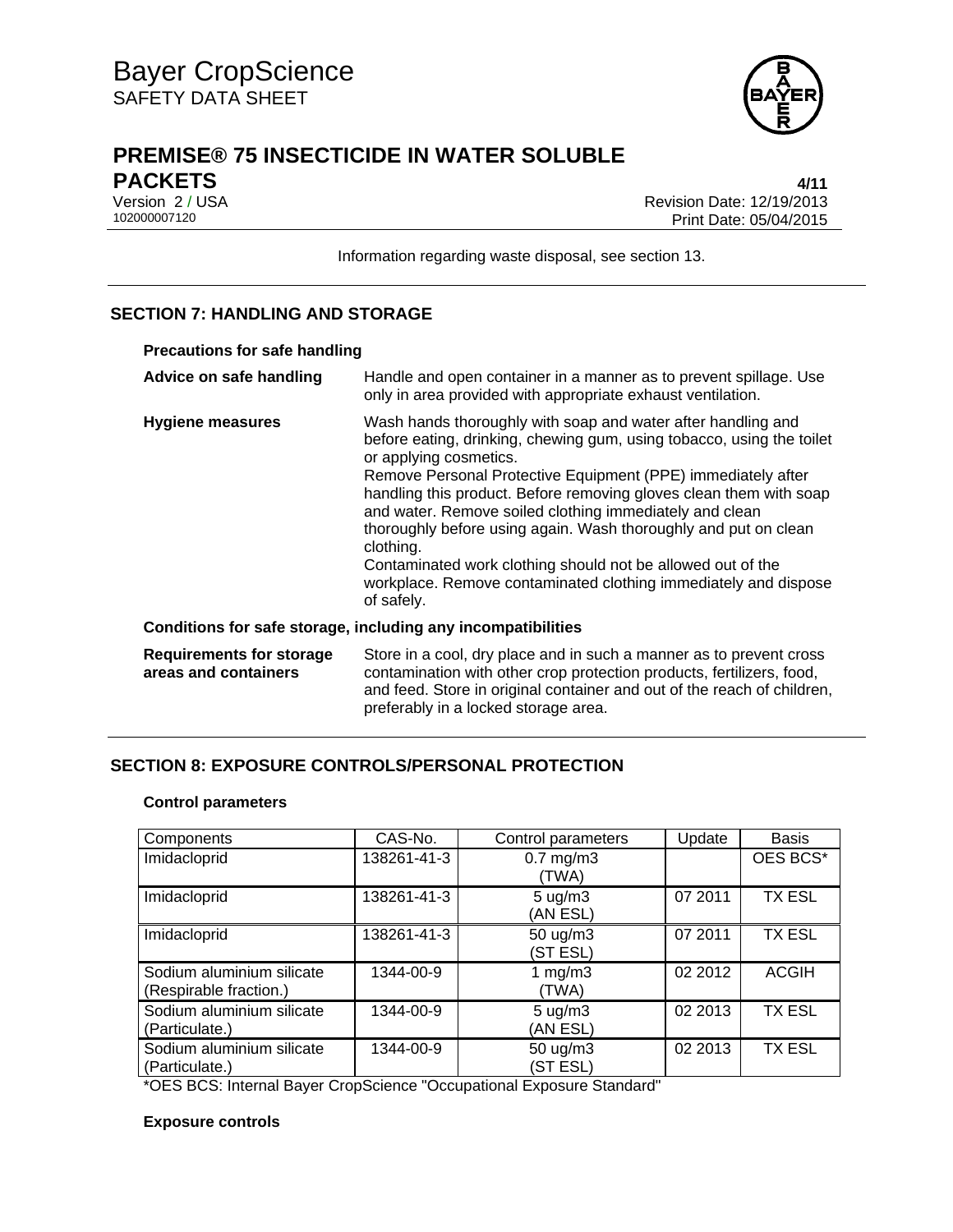

# **PREMISE® 75 INSECTICIDE IN WATER SOLUBLE PACKETS** 5/11<br>Version 2/USA 6-12/19/2013

Version 2 / USA **Version 2 / USA Revision Date: 12/19/2013**<br>102000007120 **Print Date: 05/04/2015** Print Date: 05/04/2015

### **Personal protective equipment**

In normal use and handling conditions please refer to the label and/or leaflet. In all other cases the following recommendations would apply.

| <b>Respiratory protection</b>         | When respirators are required, select NIOSH approved equipment<br>based on actual or potential airborne concentrations and in<br>accordance with the appropriate regulatory standards and/or<br>industry recommendations. |
|---------------------------------------|---------------------------------------------------------------------------------------------------------------------------------------------------------------------------------------------------------------------------|
| <b>Hand protection</b>                | Chemical resistant nitrile rubber gloves                                                                                                                                                                                  |
| Eye protection                        | Tightly fitting safety goggles                                                                                                                                                                                            |
| Skin and body protection              | Wear long-sleeved shirt and long pants and shoes plus socks.                                                                                                                                                              |
| <b>General protective</b><br>measures | Follow manufacturer's instructions for cleaning/maintaining PPE. If<br>no such instructions for washables, use detergent and warm/tepid<br>water.<br>Keep and wash PPE separately from other laundry.                     |

# **SECTION 9. PHYSICAL AND CHEMICAL PROPERTIES**

| Appearance                      | white to light beige                        |
|---------------------------------|---------------------------------------------|
| <b>Physical State</b>           | powder                                      |
| Odor                            | none                                        |
| <b>Odour Threshold</b>          | no data available                           |
| рH                              | 7 (1 %) suspension in water                 |
| <b>Vapor Pressure</b>           | no data available                           |
| Vapor Density (Air = 1)         | no data available                           |
| <b>Bulk density</b>             | 30 lb/ft <sup>3</sup> (bulk density tapped) |
| <b>Evapouration rate</b>        | not applicable                              |
| <b>Boiling Point</b>            | not applicable                              |
| <b>Melting / Freezing Point</b> | not applicable                              |
| <b>Water solubility</b>         | dispersible                                 |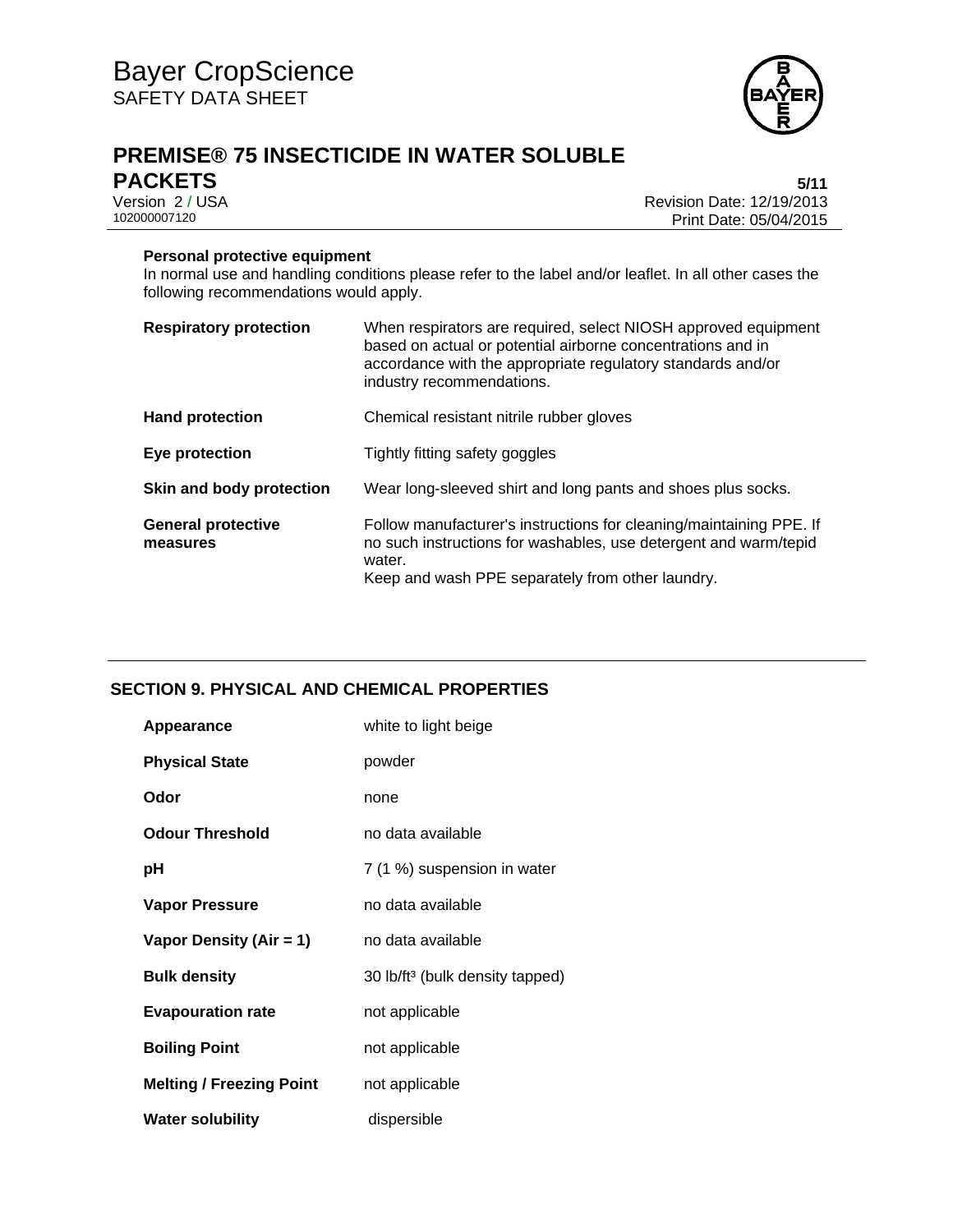

# **PREMISE® 75 INSECTICIDE IN WATER SOLUBLE PACKETS** 6/11<br>Version 2 / USA 6/11<br>Revision Date: 12/19/2013

Version 2 / USA **Version 2 / USA Revision Date: 12/19/2013**<br>102000007120 **Print Date: 05/04/2015** Print Date: 05/04/2015

| <b>Minimum Ignition Energy</b>                    | no data available |
|---------------------------------------------------|-------------------|
| <b>Decomposition</b><br>temperature               | no data available |
| <b>Partition coefficient: n-</b><br>octanol/water | no data available |
| Viscosity                                         | not applicable    |
| Flash point                                       | not applicable    |
| <b>Autoignition temperature</b>                   | no data available |
| Lower explosion limit                             | not applicable    |
| <b>Upper explosion limit</b>                      | not applicable    |
| <b>Explosivity</b>                                | no data available |
| <b>Dust explosion class</b>                       | no data available |

# **SECTION 10: STABILITY AND REACTIVITY**

| <b>Reactivity</b><br><b>Thermal decomposition</b> | no data available                                                                                          |
|---------------------------------------------------|------------------------------------------------------------------------------------------------------------|
| <b>Chemical stability</b>                         | Stable under recommended storage conditions.                                                               |
| <b>Possibility of hazardous</b><br>reactions      | No hazardous reactions when stored and handled according to<br>prescribed instructions.                    |
| <b>Conditions to avoid</b>                        | no data available                                                                                          |
| Incompatible materials                            | no data available                                                                                          |
| <b>Hazardous decomposition</b><br>products        | Hydrogen cyanide (hydrocyanic acid)<br>Carbon monoxide<br>Nitrogen oxides (NOx)<br>Hydrogen chloride (HCl) |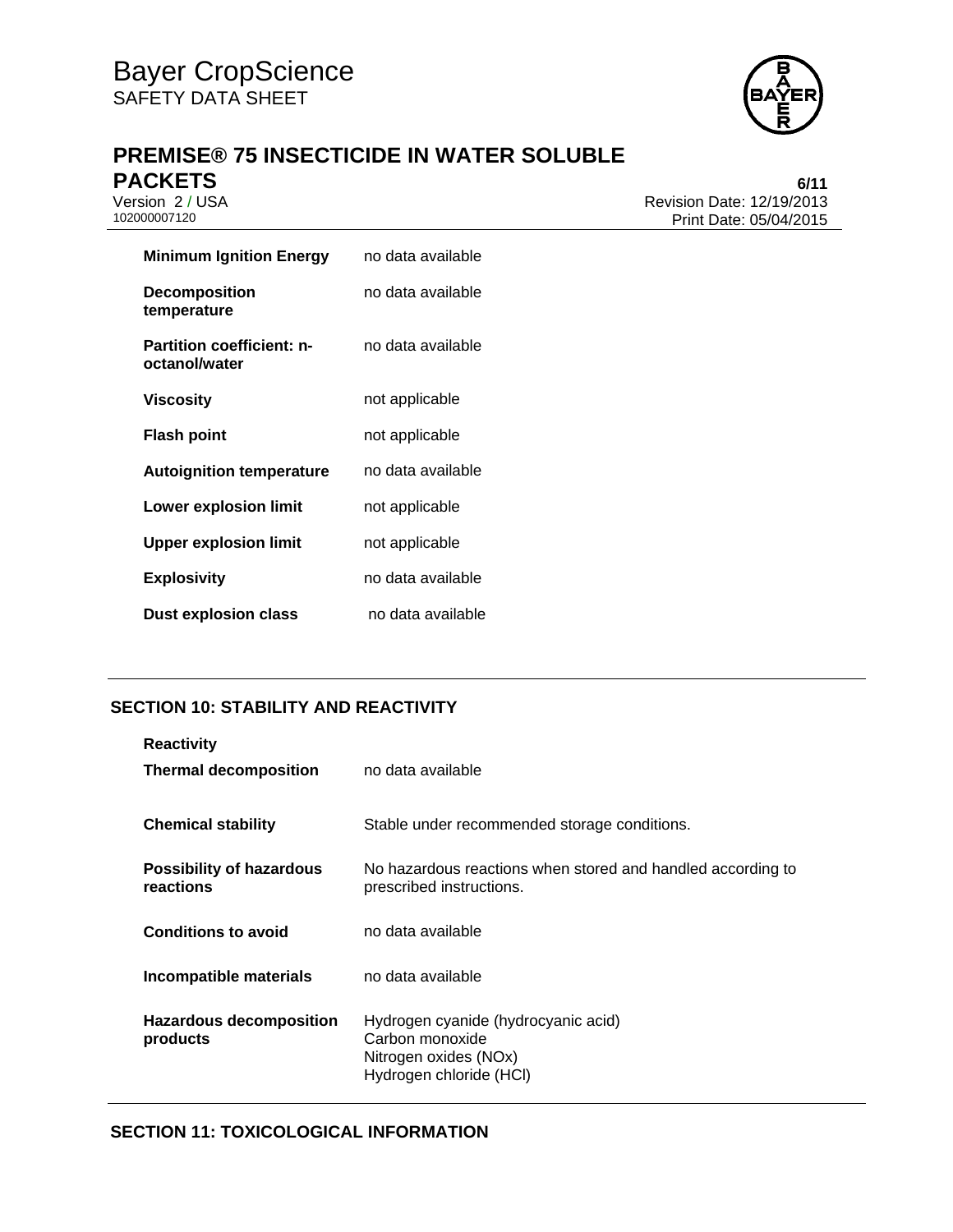

# **PREMISE® 75 INSECTICIDE IN WATER SOLUBLE PACKETS** 7/11<br>Version 2 / USA 7/15

Version 2 / USA <br>102000007120<br>Print Date: 05/04/2015 Print Date: 05/04/2015

| <b>Exposure routes</b>                 | Ingestion, Eye contact, Skin contact, Skin Absorption, Inhalation                                                                              |
|----------------------------------------|------------------------------------------------------------------------------------------------------------------------------------------------|
| <b>Immediate Effects</b><br><b>Eye</b> | Causes eye irritation.                                                                                                                         |
| <b>Skin</b>                            | Harmful if absorbed through skin.                                                                                                              |
| Ingestion                              | Harmful if swallowed.                                                                                                                          |
| <b>Inhalation</b>                      | Harmful if inhaled.                                                                                                                            |
| Information on toxicological effects   |                                                                                                                                                |
| <b>Acute oral toxicity</b>             | LD50 (male rat) 2,591 mg/kg                                                                                                                    |
|                                        | LD50 (female rat) 1,858 mg/kg                                                                                                                  |
| <b>Acute inhalation toxicity</b>       | LC50 (male rat) $2.65$ mg/l<br>Exposure time: 4 h<br>Determined in the form of liquid aerosol.<br>(actual)                                     |
|                                        | LC50 (female rat) 2.75 mg/l<br>Exposure time: 4 h<br>Determined in the form of liquid aerosol.<br>(actual)                                     |
|                                        | LC50 (male rat) 10.6 mg/l<br>Exposure time: 1 h<br>Determined in the form of liquid aerosol.<br>Extrapolated from the 4 hr LC50.<br>(actual)   |
|                                        | LC50 (female rat) 11.0 mg/l<br>Exposure time: 1 h<br>Determined in the form of liquid aerosol.<br>Extrapolated from the 4 hr LC50.<br>(actual) |
| <b>Acute dermal toxicity</b>           | LD50 (male/female combined rat) $>$ 2,000 mg/kg                                                                                                |
| <b>Skin irritation</b>                 | Slight irritation (rabbit)                                                                                                                     |
| <b>Eye irritation</b>                  | Minimally irritating. (rabbit)                                                                                                                 |
| <b>Sensitisation</b>                   | Non-sensitizing. (guinea pig)                                                                                                                  |

## **Assessment repeated dose toxicity**

Imidacloprid did not cause specific target organ toxicity in experimental animal studies.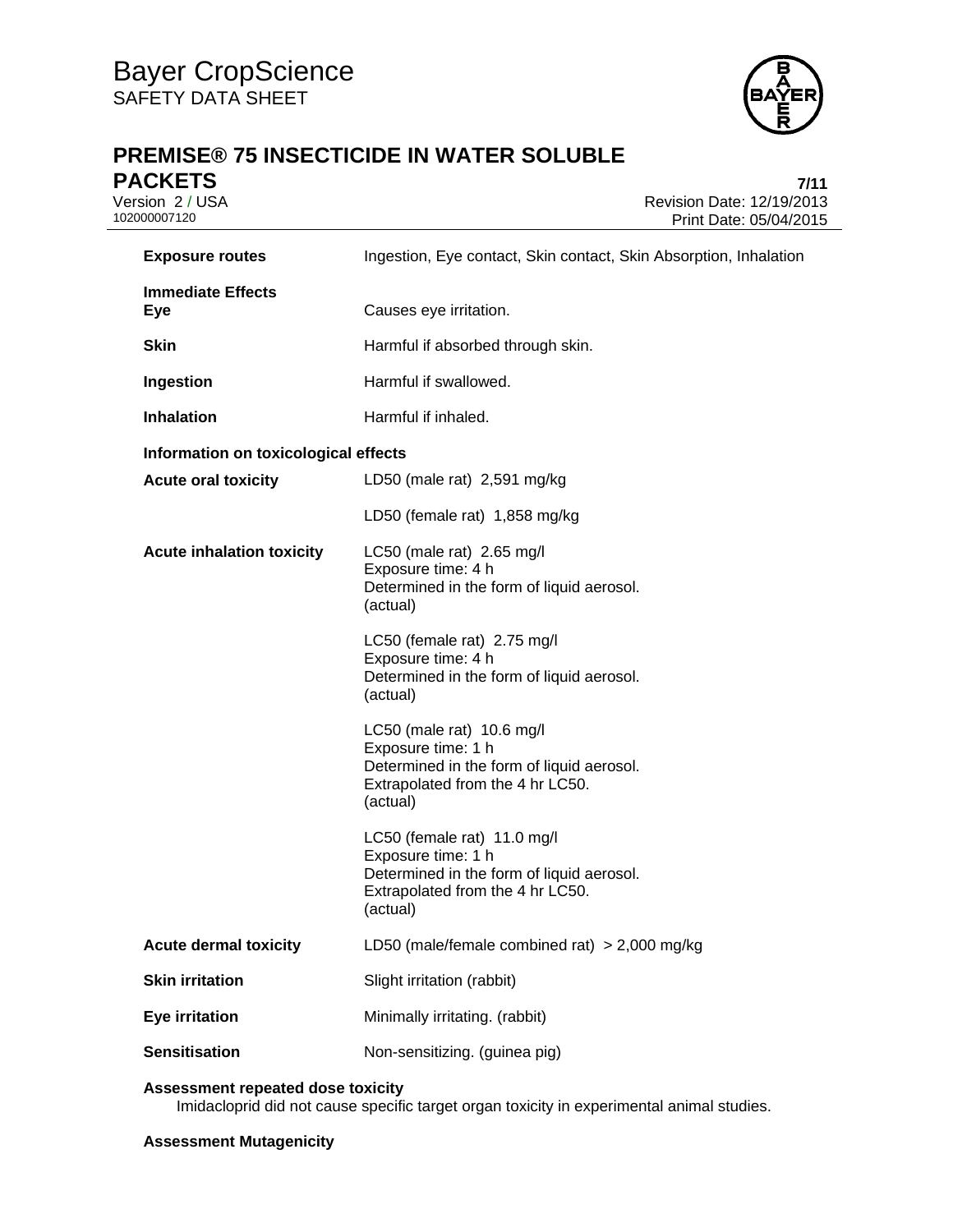

# **PREMISE® 75 INSECTICIDE IN WATER SOLUBLE PACKETS** 8/11

Version 2 / USA Revision Date: 12/19/2013 Print Date: 05/04/2015

Imidacloprid was not mutagenic or genotoxic based on the overall weight of evidence in a battery of in vitro and in vivo tests.

### **Assessment Carcinogenicity**

Imidacloprid was not carcinogenic in lifetime feeding studies in rats and mice.

#### **ACGIH**

None.

**NTP** 

None.

**IARC** 

None.

### **OSHA**

None.

#### **Assessment toxicity to reproduction**

Imidacloprid caused reproduction toxicity in a two-generation study in rats only at dose levels also toxic to the parent animals. The reproduction toxicity seen with Imidacloprid is related to parental toxicity.

### **Assessment developmental toxicity**

Imidacloprid caused developmental toxicity only at dose levels toxic to the dams. The developmental effects seen with Imidacloprid are related to maternal toxicity.

### **Further information**

Only acute toxicity studies have been performed on the formulated product. The non-acute information pertains to the active ingredient(s).

### **SECTION 12: ECOLOGICAL INFORMATION**

| <b>Toxicity to fish</b>                     | LC50 (Rainbow trout (Oncorhynchus mykiss)) 211 mg/l<br>Exposure time: 96 h<br>The value mentioned relates to the active ingredient imidacloprid.       |
|---------------------------------------------|--------------------------------------------------------------------------------------------------------------------------------------------------------|
| <b>Toxicity to aquatic</b><br>invertebrates | EC50 (Water flea (Daphnia magna)) 85 mg/l<br>Exposure time: 48 h<br>The value mentioned relates to the active ingredient imidacloprid.                 |
|                                             | LC50 (Chironomus riparius (non-biting midge)) 0.0552 mg/l<br>Exposure time: 24 h<br>The value mentioned relates to the active ingredient imidacloprid. |
| <b>Toxicity to aquatic plants</b>           | EC50 (Desmodesmus subspicatus) > 10 mg/l<br>Growth rate; Exposure time: 72 h<br>The value mentioned relates to the active ingredient imidacloprid.     |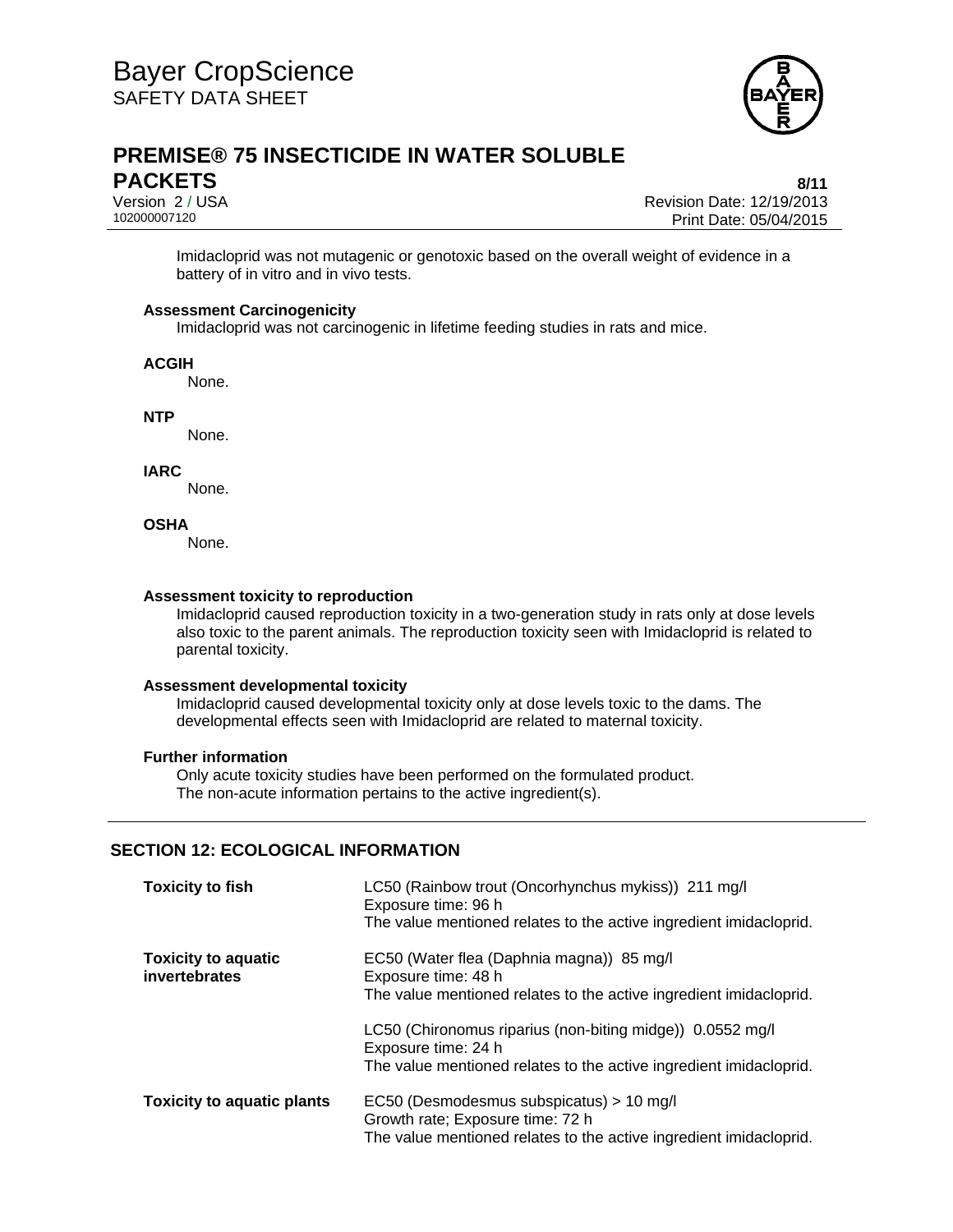

# **PREMISE® 75 INSECTICIDE IN WATER SOLUBLE PACKETS** 9/11<br>Version 2 / USA 9/15

Version 2 / USA <br>10200007120<br>Print Date: 05/04/2015 Print Date: 05/04/2015

| <b>Biodegradability</b>                           | Imidacloprid: not rapidly biodegradable                                                                                                                                                                                                                                                                                                                                                                                                                      |  |  |
|---------------------------------------------------|--------------------------------------------------------------------------------------------------------------------------------------------------------------------------------------------------------------------------------------------------------------------------------------------------------------------------------------------------------------------------------------------------------------------------------------------------------------|--|--|
| Koc                                               | Imidacloprid: Koc:225                                                                                                                                                                                                                                                                                                                                                                                                                                        |  |  |
| <b>Bioaccumulation</b><br><b>Mobility in soil</b> | Imidacloprid:<br>Does not bioaccumulate.<br>Imidacloprid: Moderately mobile in soils                                                                                                                                                                                                                                                                                                                                                                         |  |  |
| <b>Environmental precautions</b>                  | Do not apply directly to water, to areas where surface water is<br>present or to intertidal areas below the mean high water mark.<br>Do not contaminate surface or ground water by cleaning equipment<br>or disposal of wastes, including equipment wash water.<br>Do not allow to get into surface water, drains and ground water.<br>Do not apply this product or allow it to drift to blooming crops or<br>weeds if bees are visiting the treatment area. |  |  |

# **SECTION 13: DISPOSAL CONSIDERATIONS**

| Waste treatment methods       |                                                                                                                                                                                                                                                                                                                                                                                                           |
|-------------------------------|-----------------------------------------------------------------------------------------------------------------------------------------------------------------------------------------------------------------------------------------------------------------------------------------------------------------------------------------------------------------------------------------------------------|
| <b>Product</b>                | Do not contaminate water, food, or feed by disposal.<br>Improper disposal of excess pesticide, spray mixture, or rinsate is a<br>violation of Federal Law.<br>If these wastes cannot be disposed of by use according to label<br>instructions, contact your State Pesticide or Environmental Control<br>Agency, or the Hazardous Waste representative at the nearest EPA<br>Regional Office for guidance. |
| <b>Contaminated packaging</b> | Follow advice on product label and/or leaflet.<br>Do not re-use empty containers.                                                                                                                                                                                                                                                                                                                         |
| <b>RCRA</b> Information       | Characterization and proper disposal of this material as a special or<br>hazardous waste is dependent upon Federal, State and local laws<br>and are the user's responsibility. RCRA classification may apply.                                                                                                                                                                                             |

# **SECTION 14: TRANSPORT INFORMATION**

| 49CFR            | Not dangerous goods / not hazardous material |  |  |
|------------------|----------------------------------------------|--|--|
| <b>IMDG</b>      |                                              |  |  |
| UN number        | 3077                                         |  |  |
| Class            | 9                                            |  |  |
| Packaging group  | Ш                                            |  |  |
| Marine pollutant | YES                                          |  |  |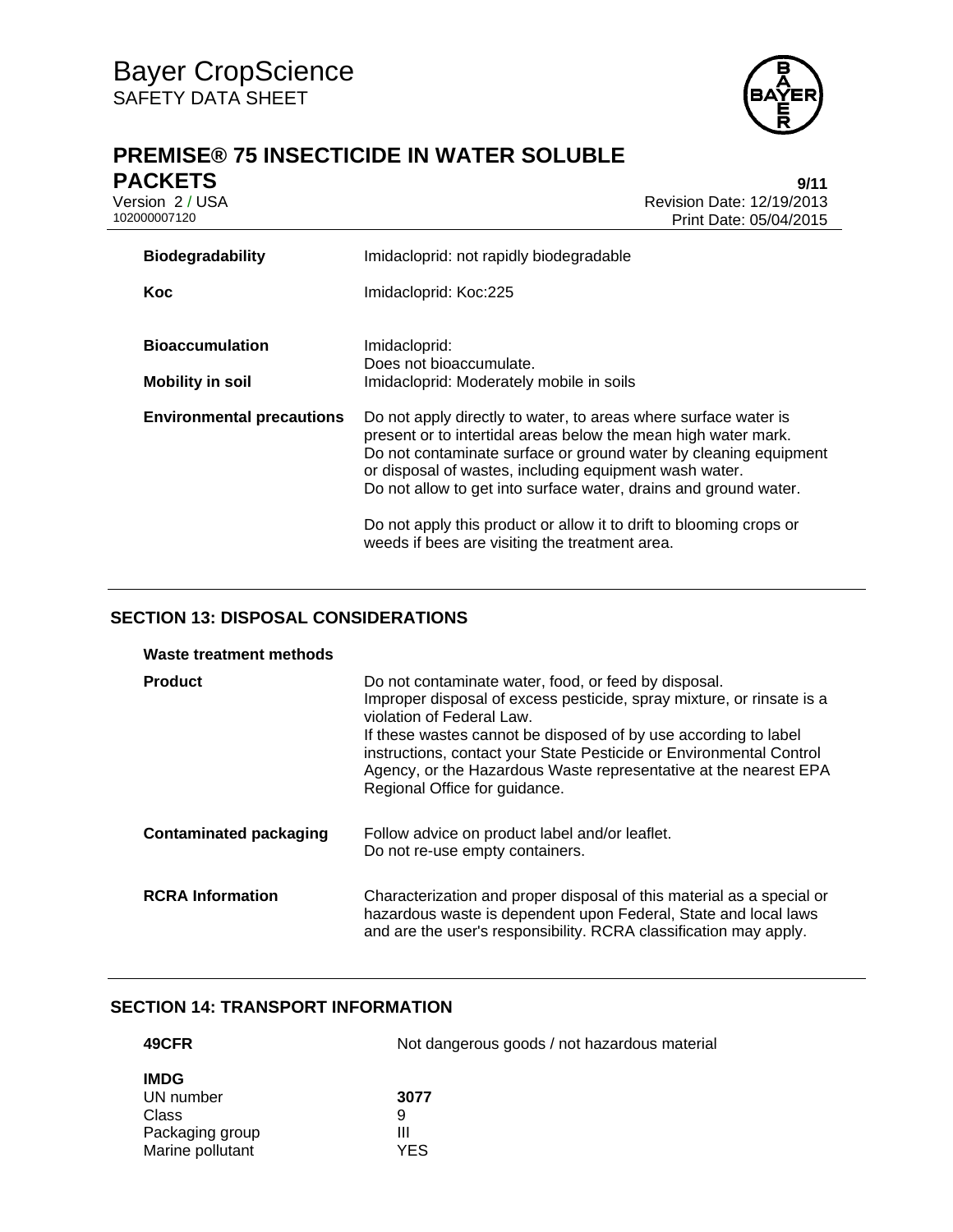

# **PREMISE® 75 INSECTICIDE IN WATER SOLUBLE PACKETS 10/11**

Version 2 / USA Revision Date: 12/19/2013 Print Date: 05/04/2015

| Proper shipping name                                                                                     | ENVIRONMENTALLY HAZARDOUS SUBSTANCE, SOLID,<br>N.O.S.<br>(IMIDACLOPRID MIXTURE)                                 |
|----------------------------------------------------------------------------------------------------------|-----------------------------------------------------------------------------------------------------------------|
| <b>IATA</b><br>UN number<br>Class<br>Packaging group<br>Environm. Hazardous Mark<br>Proper shipping name | 3077<br>9<br>Ш<br><b>YES</b><br>ENVIRONMENTALLY HAZARDOUS SUBSTANCE, SOLID,<br>N.O.S.<br>(IMIDACLOPRID MIXTURE) |

This transportation information is not intended to convey all specific regulatory information relating to this product. It does not address regulatory variations due to package size or special transportation requirements.

Freight Classification: INSECTICIDES OR FUNGICIDES, N.O.I., OTHER THAN POISON

# **SECTION 15: REGULATORY INFORMATION**

**EPA Registration No.** 432-1332 **US Federal Regulations TSCA list** None. **US. Toxic Substances Control Act (TSCA) Section 12(b) Export Notification (40 CFR 707, Subpt D)** None. **SARA Title III - Section 302 - Notification and Information** None. **SARA Title III - Section 313 - Toxic Chemical Release Reporting** None. **US States Regulatory Reporting CA Prop65** This product does not contain any substances known to the State of California to cause cancer. This product does not contain any substances known to the State of California to cause reproductive harm. **US State Right-To-Know Ingredients** None. **Canadian Regulations Canadian Domestic Substance List**  None. **Environmental CERCLA**  None.